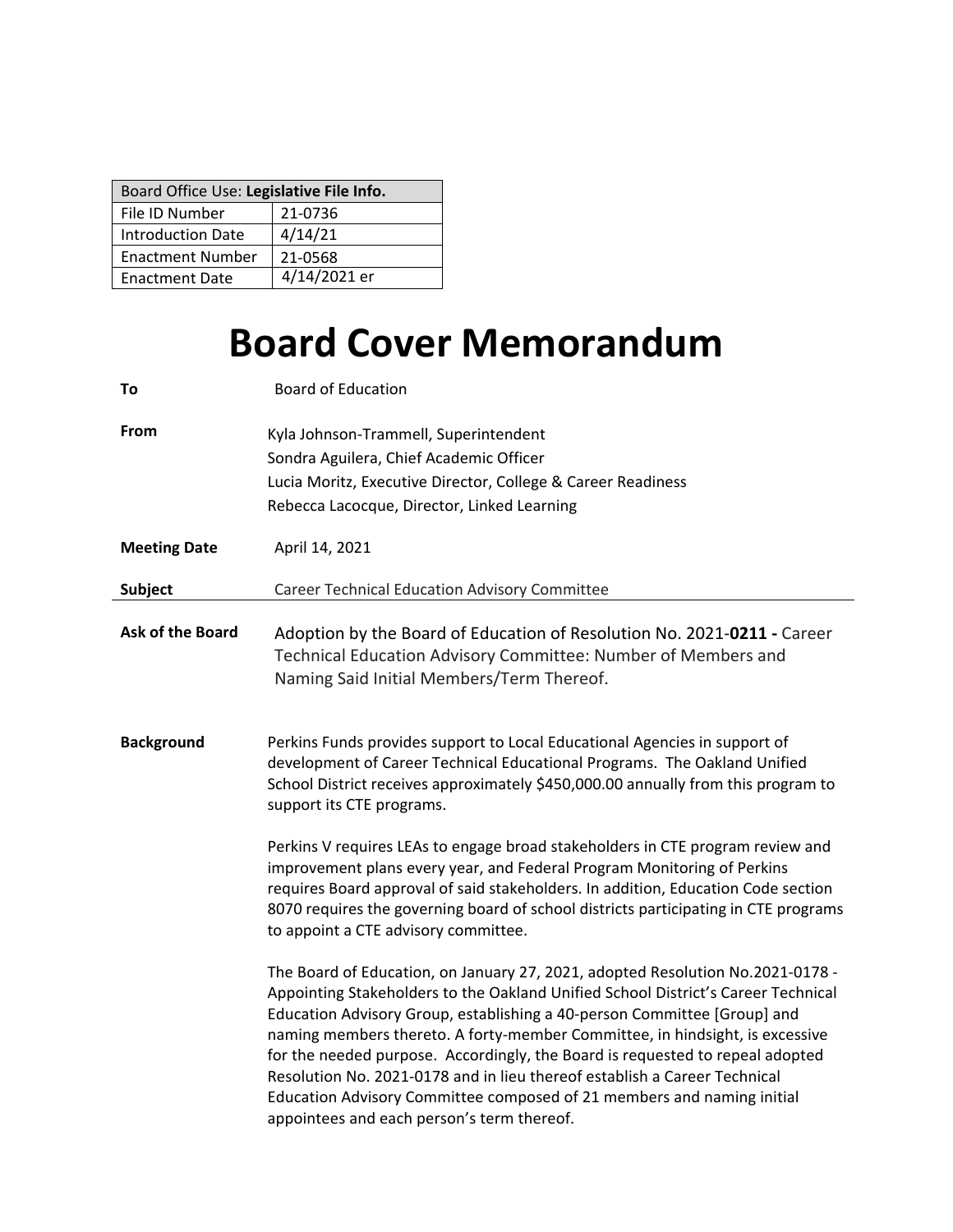**Fiscal Impact** None.

- **Recommendation** Adoption by the Board of Education of Resolution No. 2021‐**0211 ‐** Career Technical Education Advisory Committee: Number of Members and Naming Said Initial Members/Term Thereof.
- **Attachment(s)** Resolution No. 2021‐0211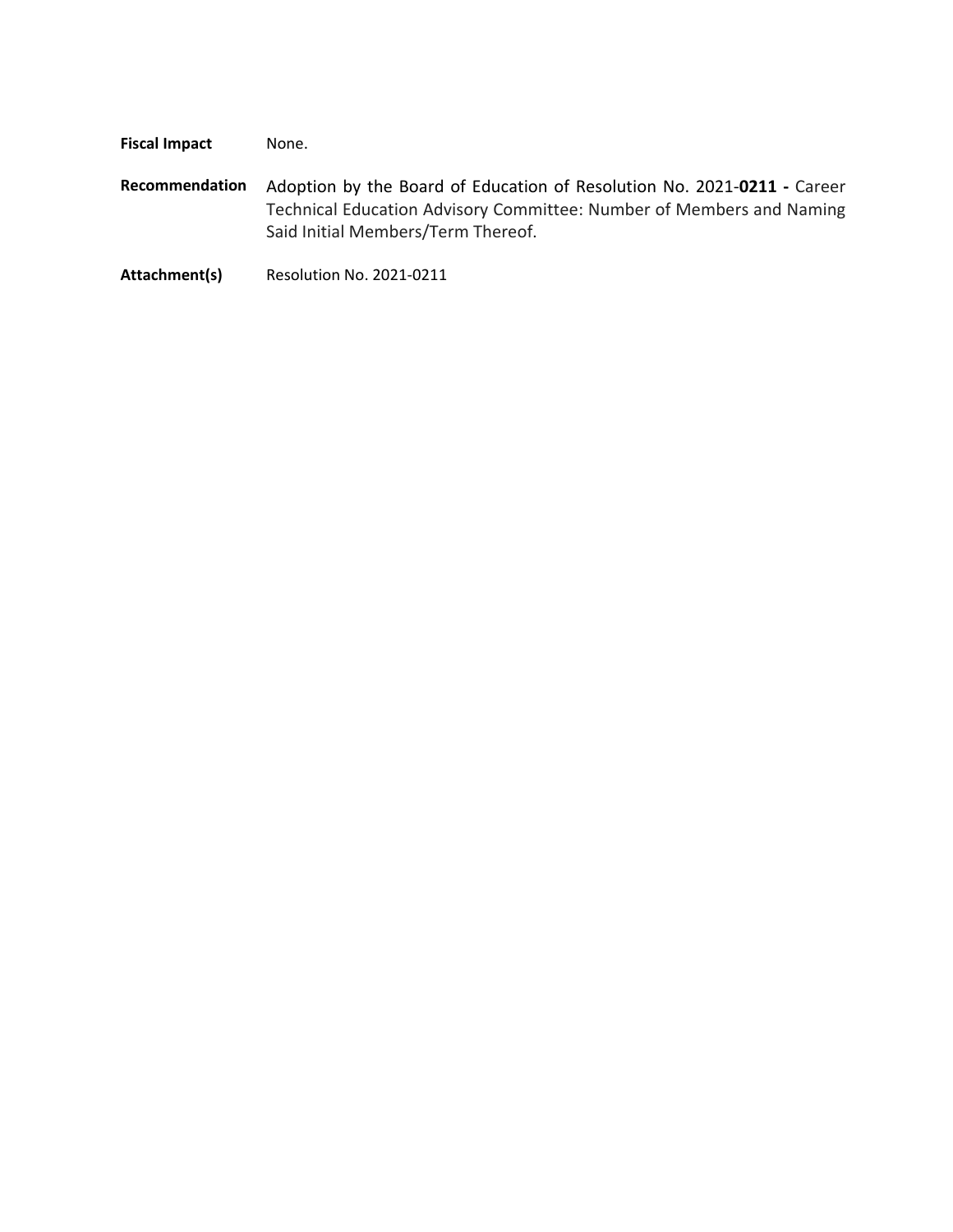| Legislative File Info.   |              |
|--------------------------|--------------|
| File ID Number:          | 21-0736      |
| Introduction Date:       | 4/14/2021    |
| <b>Enactment Number:</b> | 21-0568      |
| <b>Enactment Date:</b>   | 4/14/2021 er |

## **RESOLUTION OF THE BOARD OF EDUCATION OF THE OAKLAND UNIFIED SCHOOL DISTRICT** NO. 2021-0211

### **Career Technical Education Advisory Committee Number of Members and Naming Said Members/Term Thereof**

**WHEREAS,** the United States Congress passed the Carl D. Perkins Career and Technical Education Act - *Strengthening Career and Technical Education for the 21 st Century Act* (*"Perkins V*") to provide federal funding of Career Technical Education ("CTE") programs;

**WHEREAS,** *Perkins V* requires all eligible recipients of *Perkins V* funds to complete a Comprehensive Local Needs Assessment ("CLNA"), incorporating input from a diverse group of stakeholders, the results of which CLNA must be included in the application for funds;

**WHEREAS**, Education Code Section 8070 requires that the governing board of each school district participating in a CTE program appoint a CTE advisory committee to develop recommendations on the program and to serve as a liaison between the district and potential employers;

**WHEREAS**, the Board of Education, on January 27, 2021, adopted Resolution No. 2021-0178 – Appointing Stakeholders to the Oakland Unified School District's Career Technical Education Advisory Group, designating forty (40) specifically named individual to said advisory group,

**WHEREAS**, in hindsight, a forty (40) person group is excessive for the established of the required Career Technical Advisory Committee,

**NOW, THEREFORE, BE IT RESOLVED,** the Board of Education hereby repeals adopted Resolution No. 2021-0178 and, in lieu thereof, adopts this Resolution, establishing and appointing a Career Technical Advisory Committee, pursuant to Education Code Section 8070, composed of twentyone members, and appointing the persons named in Exhibit A, attached, to said Committee for the term stated commencing April 16, 2021.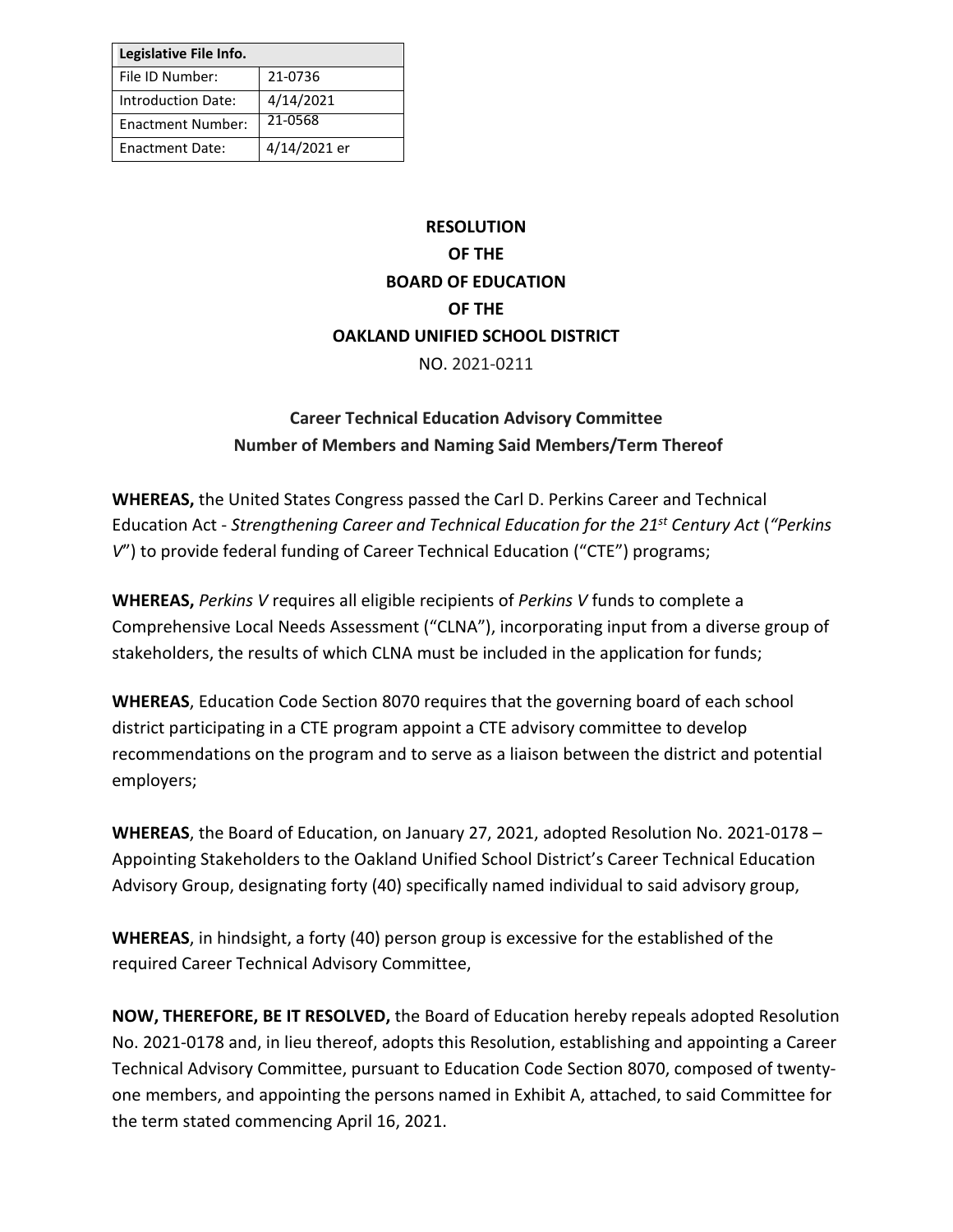| Legislative File Info.   |              |
|--------------------------|--------------|
| File ID Number:          | 21-0736      |
| Introduction Date:       | 4/14/2021    |
| <b>Enactment Number:</b> | 21-0568      |
| <b>Enactment Date:</b>   | 4/14/2021 er |

**BE IT FURTHER RESOLVED** that an appointee's service on the Committee shall be subject to the terms and conditions imposed by Board Bylaw 9131.

**PASSED AND ADOPTED** this 14th day of April, 2021, at a Regular Meeting of the Board of Education of the Oakland Unified School District.

Passed by the following vote:

AYES: Aimee Eng, Gary Yee, Clifford Thompson, Vice President Benjamin"Sam" Davis, President Shanthi Gonzales

NOES: VanCedric Williams, Mike Hutchinson

ABSTAINED: None

RECUSED: None

ABSENT: Jessie Ramos (Student Director), Samantha Pal (Student Director)

#### **CERTIFICATION**

We, hereby, certify that the foregoing is a full, true and correct copy of a Resolution passed at a Regular Meeting of the Board of Education of the Oakland Unified School District, held on April 14, 2021.

#### **OAKLAND UNIFIED SCHOOL DISTRICT**

marbory

Shanthi Gonzales President, Board of Education

and the set of the set of the set of the set of the set of the set of the set of the set of the set of the set

Kyla Johnson-Trammell Superintendent and Secretary, Board of Education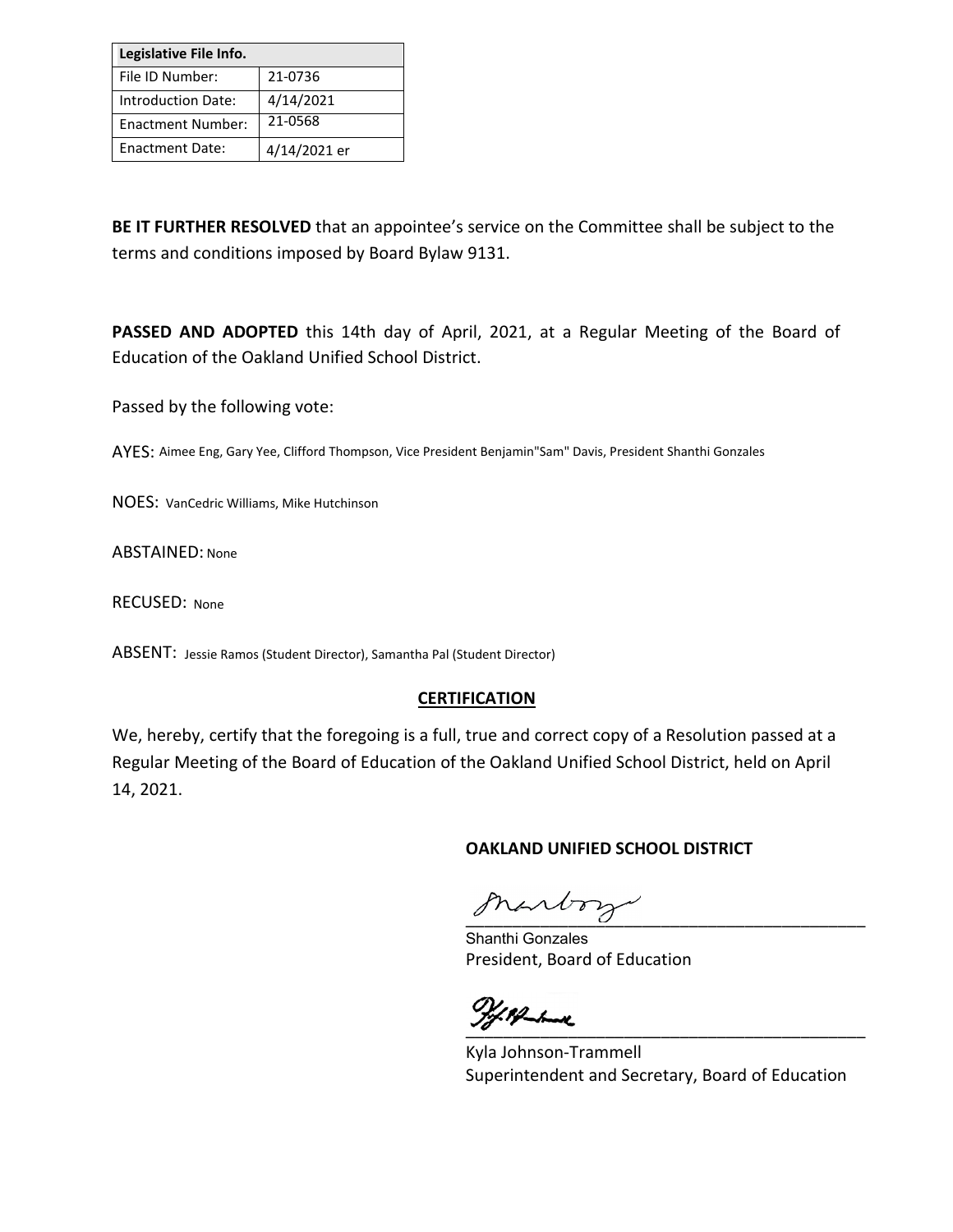

#### **EXHIBIT "A" CAREER TECHNICAL EDUCATION ADVISORY COMMITTEE (As of April 16, 2021)**

| <b>Name</b>          | <b>Title</b>                                                                      | Organization                                                      | Role                                                                            | <b>Term</b> |
|----------------------|-----------------------------------------------------------------------------------|-------------------------------------------------------------------|---------------------------------------------------------------------------------|-------------|
| Stephan Mucher       | Program Director                                                                  | <b>UC Berkeley Extension</b>                                      | Local Business & Industry<br>Representative<br>Post Secondary Administrator     | 1 Year      |
| Mary Clark Miller    | Faculty                                                                           | <b>Berkeley City College</b>                                      | Post Secondary CTE Faculty                                                      | 2 Years     |
| <b>Emily Frank</b>   | Doctor, Teacher                                                                   | <b>UCSF Oakland Unified</b>                                       | <b>Local Business &amp; Industry</b><br>Representative<br>Secondary CTE Teacher | 1 Year      |
| <b>Lazandra Dial</b> | Executive Director, Workforce<br><b>Development Board</b>                         | City of Oakland Economic<br>& Workforce Development<br>Department | Local Workforce Development                                                     | 2 Years     |
| Pamela Moy           | Principal                                                                         | <b>OUSD - Oakland High</b>                                        | Secondary Administrator                                                         | 1 Year      |
| Jason Gumataotao     | Parent, Organizer, and<br><b>Business Representative</b>                          | <b>IBEW Local 595</b>                                             | Local Business & Industry<br><b>Representative Parent</b>                       | 2 Years     |
| Derrick Johnson      | <b>Business Owner</b>                                                             | Home of Chicken &<br>Waffles                                      | <b>Local Business &amp; Industry</b><br>Representative                          | 1 Year      |
| Mark Martin          | Regional Director of<br>Advanced Manufacturing &<br><b>Workforce Development</b>  | California Community<br>Colleges                                  | Post Secondary CTE Faculty                                                      | 2 Years     |
| Joel Pena            | Director of Strategic<br>Partnerships                                             | <b>Tech Exchange</b>                                              | Partnership Development and<br><b>Student Talent Development</b>                | 1 Year      |
| <b>Barry Scott</b>   | State Program Director                                                            | The NEED Project / PG&E                                           | <b>Local Business and Industry</b>                                              | 2 Years     |
| <b>Ruth Stroup</b>   | <b>Branch Manager</b>                                                             | Farmers Insurance Group                                           | <b>Local Business and Industry</b>                                              | 1 Year      |
| Charleton Lightfoot  | Lieutenant of Fire,<br><b>Community Liaison Officer</b>                           | Oakland Fire Department                                           | <b>Public Agency</b>                                                            | 2 Years     |
| Lisa Wai             | Vice President, Philanthropy                                                      | International Interior<br>Design Association                      | <b>Local Business and Industry</b><br>Representative                            | 1 Year      |
| Lisa Abernathy       | <b>Reentry Coordinator</b>                                                        | Alameda County<br><b>Probation Department</b>                     | <b>Youth Adult Corrections</b><br>Education                                     | 2 Years     |
| Vinh Trinh           | <b>Manager of Master</b><br>Scheduling & Comprehensive<br><b>Student Supports</b> | <b>OUSD</b>                                                       | CTE / Academic Counselor                                                        | 1 Year      |
| Su Dung              | <b>WIOA</b> Employment Program<br>Manager                                         | Lao Family                                                        | Other Stakeholder                                                               | 2 Years     |
| <b>Clayton Evans</b> | <b>CTE Teacher</b>                                                                | <b>OUSD</b>                                                       | Secondary CTE Teacher                                                           | 1 Year      |
| David Cammarata      | Coordinator, Special<br>Education                                                 | <b>OUSD</b>                                                       | CTE / Academic Counselor                                                        | 2 Years     |